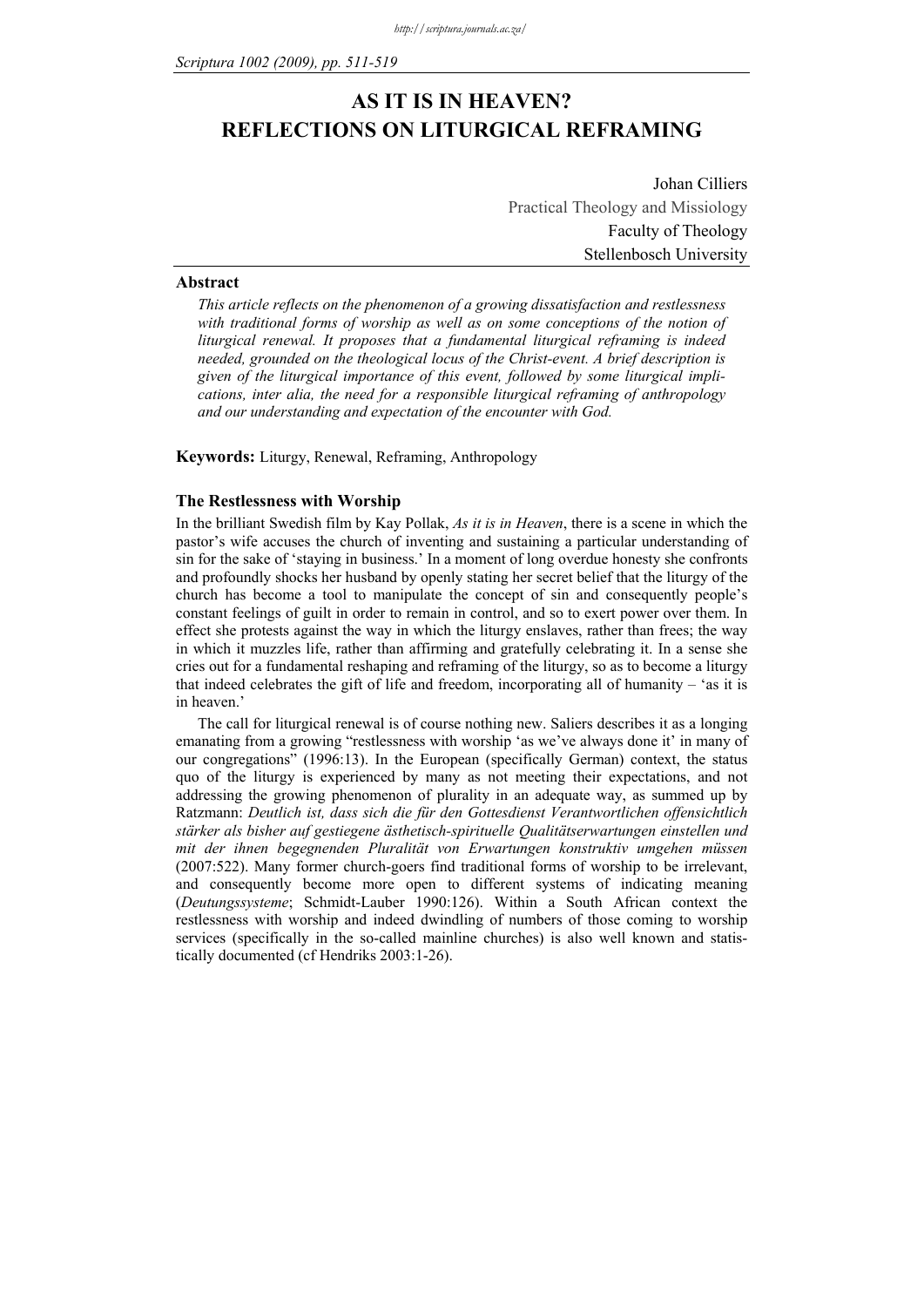It is clear that the need for liturgical renewal has (once again) become a high priority on the church's agenda. What this 'renewal of the liturgy' in fact entails, however, is often understood in divergent ways. According to Redman, liturgical renewal in the Catholic tradition primarily means 'streamlining and restoration', as 'a kind of liturgical housecleaning,' while for Protestants it intends 'radical reshaping of existing worship practices' (2002:77). Be that as it may, in my opinion liturgical renewal does *not* mean a mere *restoration* of what have become the ruins of anachronism. It intends more than a *reshuffling* of the liturgical 'items' or order of doing things, or making 'worship wars' about cultural styles and tastes and preferences in music, or which hymnals to use, or whether to focus on youth or the aging, etc. (cf Tissdale 2001:176). It should also not be mistaken as a *singular event* that can finally formulate and create the ultimate liturgy, but rather be seen as an ongoing process, in which continuous orientation and reorientation is necessary (cf the discussion in 2 below). It definitely is not synonymous with following each and every latest *liturgical trend*. It rather aims at a fundamental reshaping, or rather *reframing*, of the liturgy. For the sake of clarity I would therefore rather speak of the *theological reframing* of the liturgy, than liturgical renewal, the latter being open to misunderstanding in a variety of ways.

Capps, who re-introduced the concept of reframing, speaks about the difference between a first-order and a second-order change, and maintains that the former occurs within a given system (although the system as such remains unchanged), while the latter transforms the system itself (1990:12). Reframing means *to change the conceptual and/or emotional setting or viewpoint in relation to which a situation is experienced and to place it in another frame which fits the 'facts' of the same concrete situation equally well or even better, and thereby changes its entire meaning* (Capps 1990:17). This implies a *theological reconfiguration of the existing*, in such a way that something distinctly new is born, but not without the old. It is the art to do and say the same things in a (sometimes completely) different way, of using the old to say and do the new by means of juxtaposition (cf Lathrop 1993:33).

The frame within which the liturgy is set and takes place is of the utmost importance. We could indeed say that the frame mediates meaning. It reveals the theology (or lack thereof) that lies behind the liturgy. The frame evokes and replicates the structure of the theology that has given birth to it, and in the process also reveals the basic anthropology underlining it (cf the discussion in 3 below).

## **The Quest for a Theological Reframing of Liturgy**

But how should this reframing of the liturgy then be done? What are the key factors that prompt and guide this process of reframing, and of specific importance: what *theological ratio* lies behind it? It would seem that many efforts at liturgical renewal are not necessarily born out of theological principles or considerations; on the contrary, it rather seems as if worship and theology have been growing apart, up to the point of becoming completely alienated from one another.

If this happens, liturgy and theology can no longer enrich one another in a meaningful way. This has dire consequences for both: *And it is then that theology floats free, no longer earthed in the prayer of the people of God. Creeds and codes of behaviour harden and become lifeless, for the story-teller has lost his hearers, and they lose the story. Only together can worship and theology be the place of interpretation, where our world can find and work out the truth as it is appropriately learned and lived today* (De Waal 1982:121).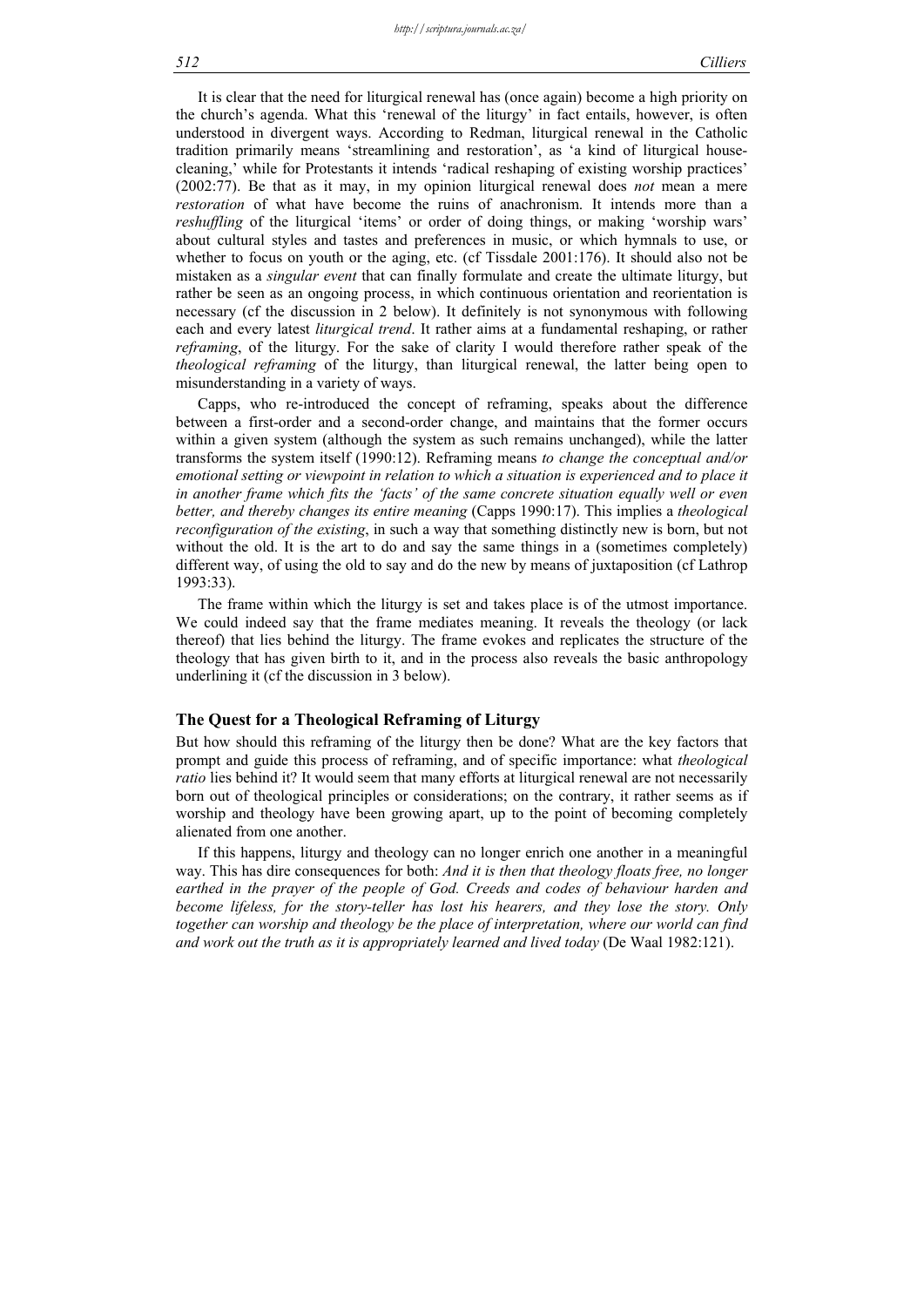## *As it is in Heaven? Reflections on Liturgical Reframing 513*

Dogma and *doxa* should not be allowed to become alienated twins. Theology should not be practised in such a way that it silences the hymn of praise, and prayer must be able to breathe within the chambers of critical, theological reflection. It is fatal to separate worship and theology. Theology without worship is scaffolding surrounding nothing, and worship without theology is a building without foundation. Dogma and *doxa* are *one* musical piece in *cantus firmus* (different voices singing the same basic melody), and the hymns that the church sings are a lyrical expression of what faith *knows*. How we pray remains intrinsically connected to how we confess and how we live, also as a community (*lex orandi, lex credendi, lex vivendi, lex convivendi;* cf Wainwright 1982:94-108).

The church urgently needs *ortho-doxa*. Without this (theology that enriches worship and *vice versa*) theology degenerates into religious mechanics and liturgical manipulation, and worship becomes a panic-stricken experiment. But this type of mechanics and experiment in the long run serves no one. One of the liturgical challenges facing the church could indeed be described as the rediscovery of the theological meaning of the liturgy; and one of the theological challenges the rediscovery and reawakening of the liturgical dimension of theology. It would, however, seem as if these challenges are not being taken up; on the contrary, it seems as if the alienation between worship and theology is growing. What is needed is dogma flying on the wings of *doxa*, and *doxa* being orientated following the compass of dogma.

The effect of the abovementioned divorce is that many efforts at 'liturgical renewal' turn out to be window-dressing, or a mere echo of the prevailing cultural trend, or a frantic search for success and effect. It is of paramount importance that the understanding and practice of worship should always be *theological* in nature, and not succumb to the pressure to 'deliver' at all costs or offer 'quick-fixes' for all requests.

But how should the symbiosis between theology and liturgy then be kept healthy, *inter alia,* also in view of liturgical reframing? Many scholars have of course grappled with this question, offering various (theological) principles for what is commonly called 'liturgical renewal.' Saliers, for instance, pleads for a revitalization of the senses of awe, delight, trustfulness, and hope, because these 'senses name patterns in human experience of God' (1996:14). Tisdale (2001:178-187) in turn refers to four channel markers for worship leaders: firstly, to focus on the praise and glory of God and on the edification of the worshippers; secondly, to keep worship Trinitarian in nature, giving witness to the fullness of God's nature and attributes as attested to in Scripture; thirdly, to acknowledge both the 'already' and the 'not yet' dimensions of God's reign; and fourthly, to enable people to love and praise God with their whole beings: heart, soul, mind and strength.

Long (2002:13) emphasizes the importance of the experience of mystery, showing hospitality to the stranger, making visible the sense of drama inherent in worship, the role of congregational music that is both excellent and eclectic in style and genre, creatively adapting the space and setting of worship, forging a strong link between worship and mission, maintaining a relatively stable order of service, moving towards joyous festival experiences at the closing of the worship service, and having strong charismatic pastors as worship leaders.

Witvliet makes the comment that *many of today's discussions about worship are less about worship than about power, politics, and personal taste. The antidote to this is a loving, community-orientated search for wisdom. The antidote is praying for, cultivating and exercising the gift of discernment* (2003:273). For him, the theological principle that guides liturgical renewal should be discernment, which includes a new regard for the role of the Spirit in worship (2003:273-276). Pecklers (2003:214-216) advocates the rediscovery of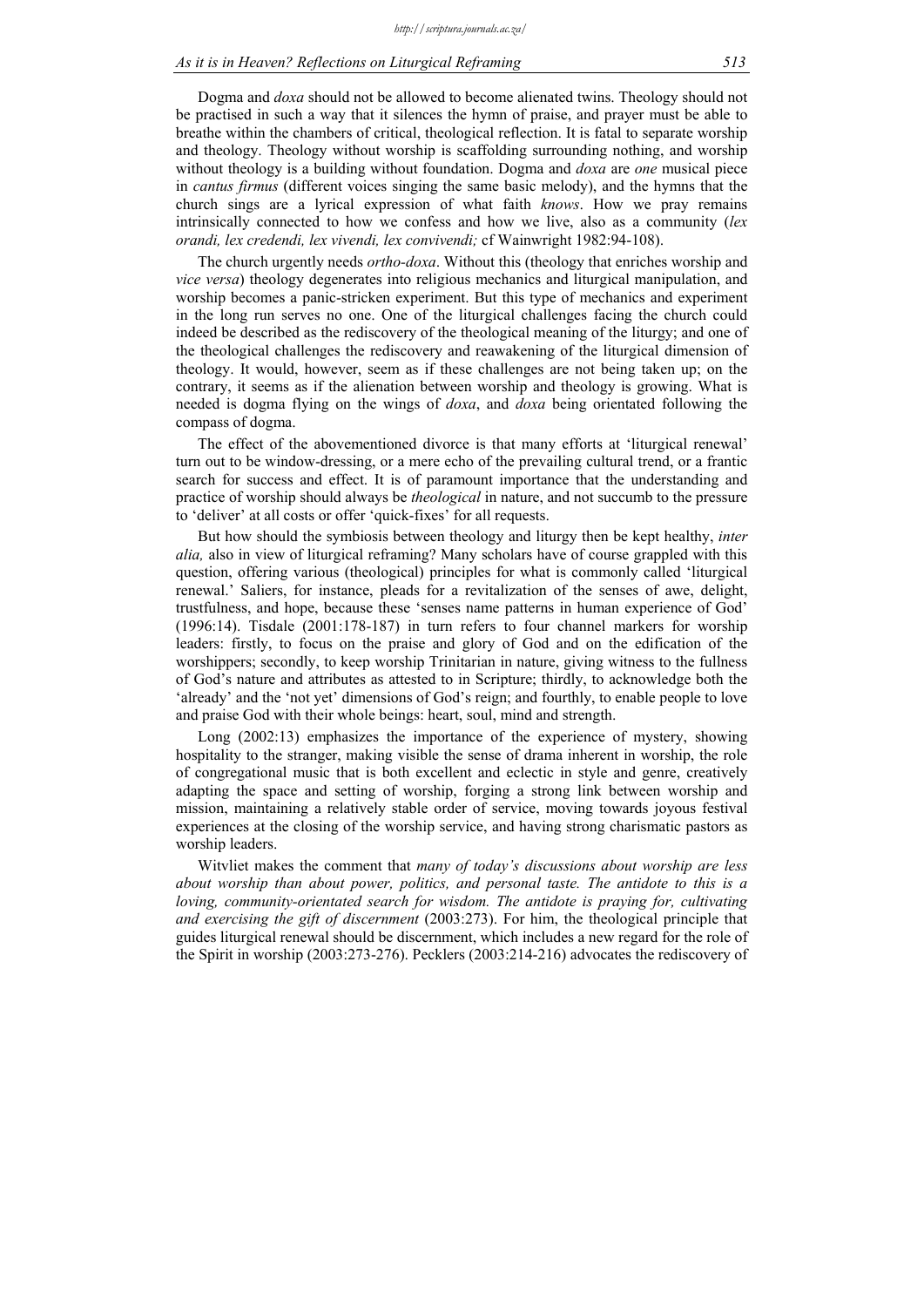the social dimension of worship, the sense of awe and wonder, the urgency of liturgical formation (participation) as well as liturgical inculturation. And so we can go on.

In this article the *key concept of liturgical reframing is found within the Christ-event, as embodied through the indwelling by the Spirit (inhabitation).* The Christian worship service is, after all, about the celebration of the life, death, resurrection and glorification of Christ. The first and fundamental confession, on which the early Christian worship centred, was that Christ is Lord (*Kurios*). This was the basic point of orientation (as to our position 'in Christ') and affirmation of all that the latter entails (cf Cornehl 2006:275-287).

By calling Christ *Kurios* the early church confessed their belief that this Christ had the power of God Himself, that He indeed was God's revelation of power over and against all the so-called powers of the world (Versteeg 1971:207). This confession formed the core and essence of the early Christians' worship gatherings, the pivotal point on which their 'liturgies' hinged. This concentration on Christ as *Kurios,* however, did not contradict the belief in, or worshipping of, God as Trinity. On the contrary, not only was the background of the title *Kurios* the Old Testament Name of God (JHVH), but the link between the Christ-event and the role of the Spirit was unmistakable. For Paul, the *Kurios* and the *Pneuma* are linked in an epochal and eschatological way (Versteeg 1971:205-219; cf also Schmidt-Lauber 1990:148-149).

The Christian worship service is about the "celebration of the living, dying, and rising again of Jesus for our salvation and for the salvation of the world" (Webber 1992:22). The resurrection of Christ is of specific importance – it forms the lens through which the whole of the worship service (as well as all of reality!) should be viewed, interpreted and indeed reframed. A theology of the resurrection (*theologia resurrectionis*), however, does not negate a theology of the cross (*theologia crucis*), but rather opens up a space (or frame) within which all the (fulfilled) promises of God can be perceived and celebrated. In this sense it also constitutes the hermeneutical tools for evaluation and indeed reframing of the liturgy.

For exactly this reason the early Christians gathered on a Sunday – to celebrate the resurrection of Christ: *This Lord's day is on Sun's-day, the old principal day of the planetary round. Christians have taken that as occasion to remember that a new sun of righteousness has risen, beyond this sun, brighter in darkness than this sun, saving this sun and its world. By the statement of the new, the old is saved* (Lathrop 1993:42).

It is quite clear that the decisive liturgical principle of orientation, and re-orientation, of the early Christians was the Christ-event, with its culmination in the resurrection (and consequently inhabitation by the Spirit) of Christ. Mouton is of the opinion that *it is particularly in the radical and overwhelming experience of the resurrection power of Jesus as the crucified messiah that the origins of Christianity and the New Testament writings have to be sought* (2007:75). Because of the paradox of the resurrection (a crucified being who is resurrected), the urgent need for interpretation was created, and the worship gatherings of the early Christians became spaces for re-interpretation, re-appropriation and re-configuration of the available symbols and traditions (Mouton 2007:76).

The role of the liturgy on a Sunday for the early Christians was indeed, and still is, to orientate, i.e. to symbolically turn towards the east, where the sun rises, as symbol of turning towards the risen Christ as the Light of the world:

To face east in prayer was to be in the world that God had made, on the earth, under the sun and moon and stars, before God, expecting the open and manifest coming of the day of God in the coming of the risen Jesus Christ. To be in the assembly toward the east was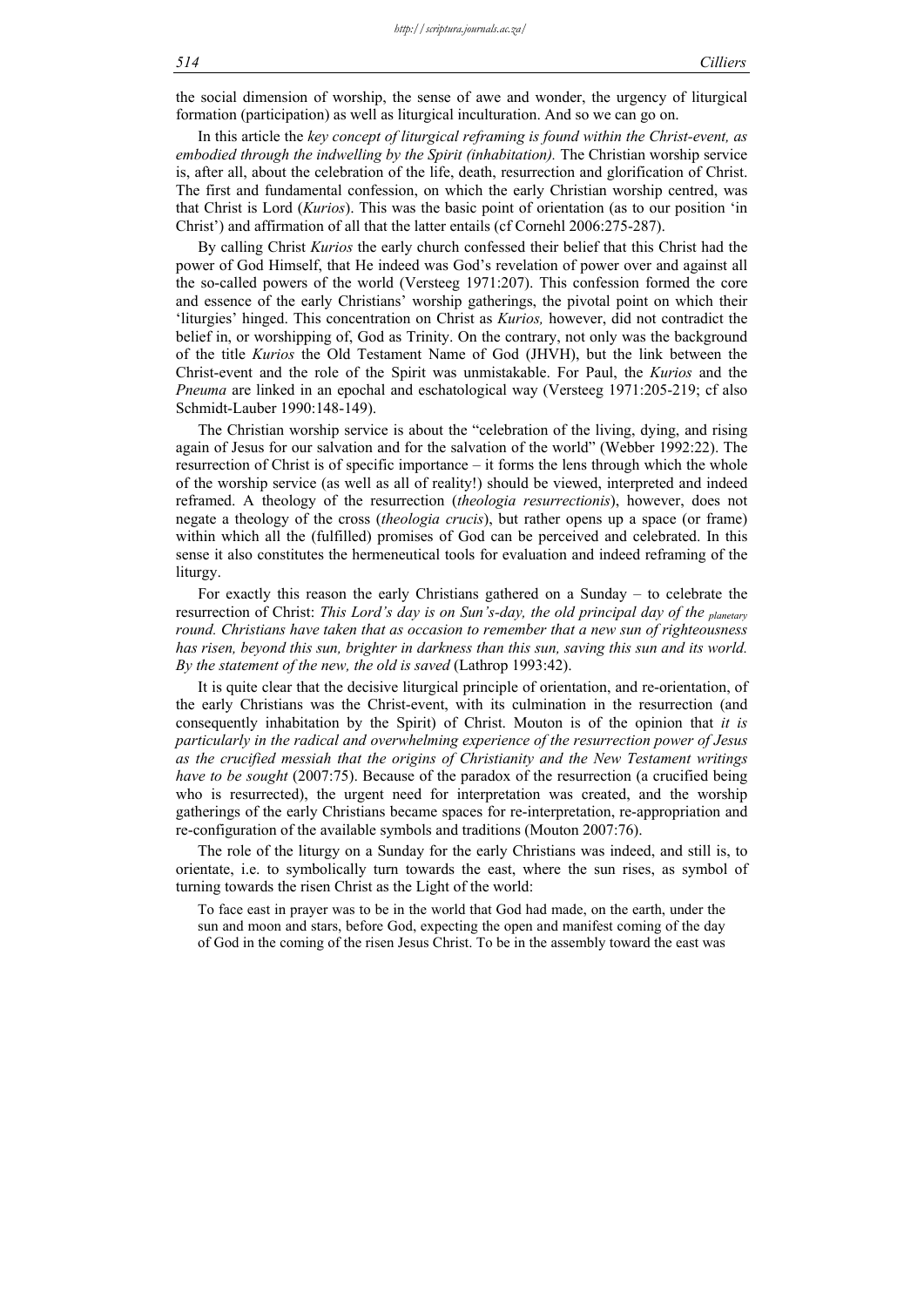### *As it is in Heaven? Reflections on Liturgical Reframing 515*

thus to bear witness in the world while waiting and yet already receiving that Coming One. Worship, by repeatedly inserting the gathering into these directions, thus 'orientated' the community in both time and space and was intended to orientate it, thereby, in a world of meaning and meaningful action (Lathrop 2003:55).

The fundamental question therefore is: do our efforts at liturgical 'renewal' in fact represent such a perpetual orientation towards the Christ-event, or do they flow from other agendas and motives? And furthermore: how do we then go about this orientation? Is there a method for celebrating the Christ-event in such a way that it resonates with our experiences, while at the same time honours the integrity of the event? Webber refers to the 'methodology' of the dramatic re-telling and re-enacting of the Christ-event in such a way that the worshippers' experiences become blended again into the drama of Christ's life, death and resurrection, and so that they are connected to the past, receive meaning in the present and are inspired with hope for the future (1992:34-39). This re-telling and re-enacting of the Christ-event is theologically speaking only possible within the framework of the inhabitation by the Spirit. This has decisive consequences for our liturgical understanding of anthropology (cf the discussion in 3 below).

It would seem that the act of remembrance (*anamnesis*) is indeed of paramount importance for liturgical reframing that is done from the viewpoint of the Christ-event as described above. *What* we remember, but also *how* we remember, determines not only our liturgical experiences in the present, but also our hope for the future. The act of remembrance surpasses and condenses time and space. The past becomes present and simultaneously a component of the future. In this sense, we 'remember' a future for ourselves that exists in hope. In the present (moment of worship) we think, tell and act back (remember) towards the future.

Many worship services, however, suffer from amnesia (cf Keshgegian 2000:27). They have forgotten about Christ, or simply call him into 'remembrance' in a mechanical and traditionalistic way, without understanding the deeper meaning of the Christ-event. They quote Christological formulae to escape from the real impact of the remembered, present Christ, as embodied through the Spirit. In the process they fall prey to ideologies of power, which Keshgegian also describes as *kyriarchy* ("which means the multiple and complex systemic grading of dominations, subordinations, and power arrangements" [2000:27]).

To remember Christ as *Kurios*, however, is totally different from performing *kyriarchy.* It is to participate in a dangerous and subversive act, as this form of remembrance continuously transforms us, takes us out of our comfortable liturgical formulae, monumentalized theological structures and ideologies of power. It confronts us in a radical manner, but in doing so, also inspires us with hope for a new future that fundamentally colours our present. Remembering the Christ of the past in hope of the future re-creates (reframes) the present (cf Schuman 2001:181-186). It also reshapes and reframes our identity, or again in the words of Keshgegian:

The act of remembering is constitutive of identity and the content of the memories shapes the character of the identity. The church not only needs to remember, but what and how it remembers will affect its nature and mission. The church's defining memory is the narrative of who we are in relationship to God in Jesus Christ. Christian identity is shaped in relation to that narrative (Keshgegian 2000:201-202).

What would the liturgical implications of the abovementioned theological paradigm for liturgical reframing then be? We briefly attend to some of them.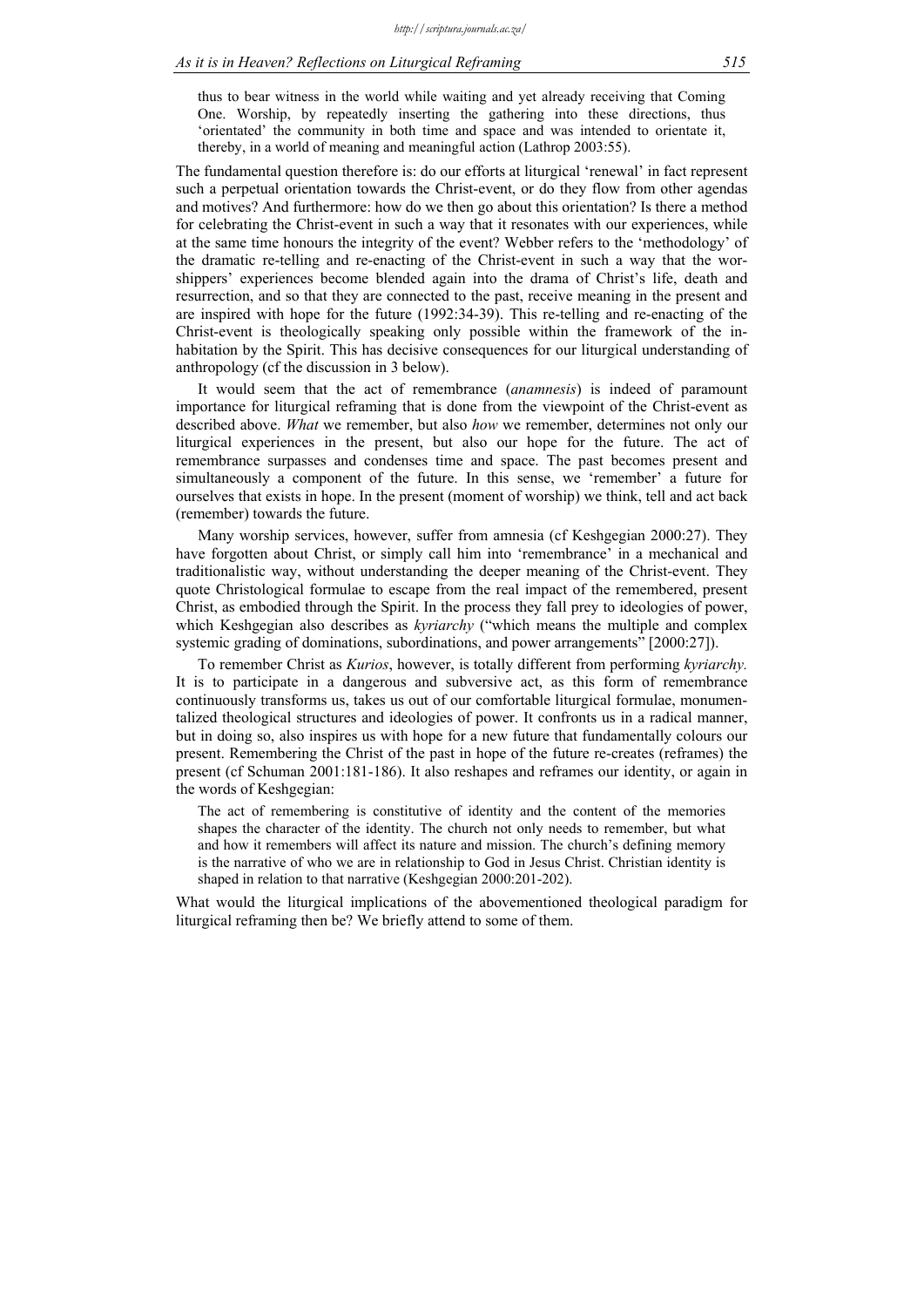## **Liturgical Implications**

*Firstly,* as a basic point of departure, it must be quite clear that liturgical transformation is not synonymous with a few adaptations of, or superficial alterations to, the existing state of affairs. As a matter of fact, we *cannot* 'renew' liturgies so as to achieve the 'desired standard.' Liturgical renewal is not about making clever adjustments or creating breath-taking effects. It is not about making first-order, but rather second-order changes (Capps 1990:12). It is therefore about remembering, interpreting and appropriating the Christ-event in a theologically responsible way. González puts it poignantly:

By its very nature worship, no matter how aesthetically pleasing, is ridiculously incongruous. To think that we can really offer praise so worthy that God would accept it on its own merit is the height of folly. This judgment of ridiculous incongruity must be equally applied to all worship, from the most elemental to the most sophisticated. We cannot overcome it with the well-modulated motifs of a Bach fugue, and we cannot overcome it with the most sincerely felt and most exuberantly expressed joy of contemporary 'praise' songs. This is true not only of the style of worship but also of its content. What this means is that theology (for worship ought to be theologically sound) must be very clear that its task is not to make worship acceptable to God… In worship we not only celebrate God's graceful acceptance of ourselves; we also offer unacceptable gifts, trusting that the same grace that has accepted us will accept them (González 2003:2).

But more fundamentally, the act of reframing liturgy through the lens of the Christevent impacts on our understanding of people and God and the encounter between them, i.e. on our anthropology and theology (God-images). Therefore:

 *Secondly*, when we view liturgical reframing through the lens of the Christ-event, it has a profound impact on our understanding of *anthropology*, specifically within the context of the worship service. The fact that the resurrection of Christ forms the basis of this lens implies, as stated earlier, that people are viewed within the ontological perspective of being 'in Christ,' through the inhabitation by the Spirit. They have received a new 'status' and a new identity. Their being-functions take priority above their doingfunctions.

This fostering of the being-functions of humans in liturgy could also be described in terms of what has been called a *theology of affirmation*. Louw elucidates as follows:

A theology of affirmation… seeks to deal with ontological issues that affect the status and identity of human beings. Within a Christian spiritual approach to life events, a theology of affirmation describes the status of our being human in terms of eschatology. Eschatology is understood as an ontological category that defines our being human in terms of the events of the cross and the resurrection… Affirmation theology describes signification and ascribes human dignity and subject particularity. It emanates from the ontological 'Yes' in Christ to our human being (as demonstrated through Baptism and celebrated in the Eucharist) and is demonstrated in new patterns of pneumatic living (pneumatology and inhabitational theology*)* (Louw 2008:30).

Within a theology of affirmation the concept of sin can, for instance, no longer be implemented as a tool to reserve control or exert ecclesial power, as the pastor's wife in *As it is in heaven* maintained. Sin is rather viewed through the lens of a *theologia resurrecttionis*. This could imply, on the one hand, that there should be a deepened celebration of the gift of life, taking into account that life as such has been sanctified by the resurrection of Christ, one could say: that life has (once again) been reframed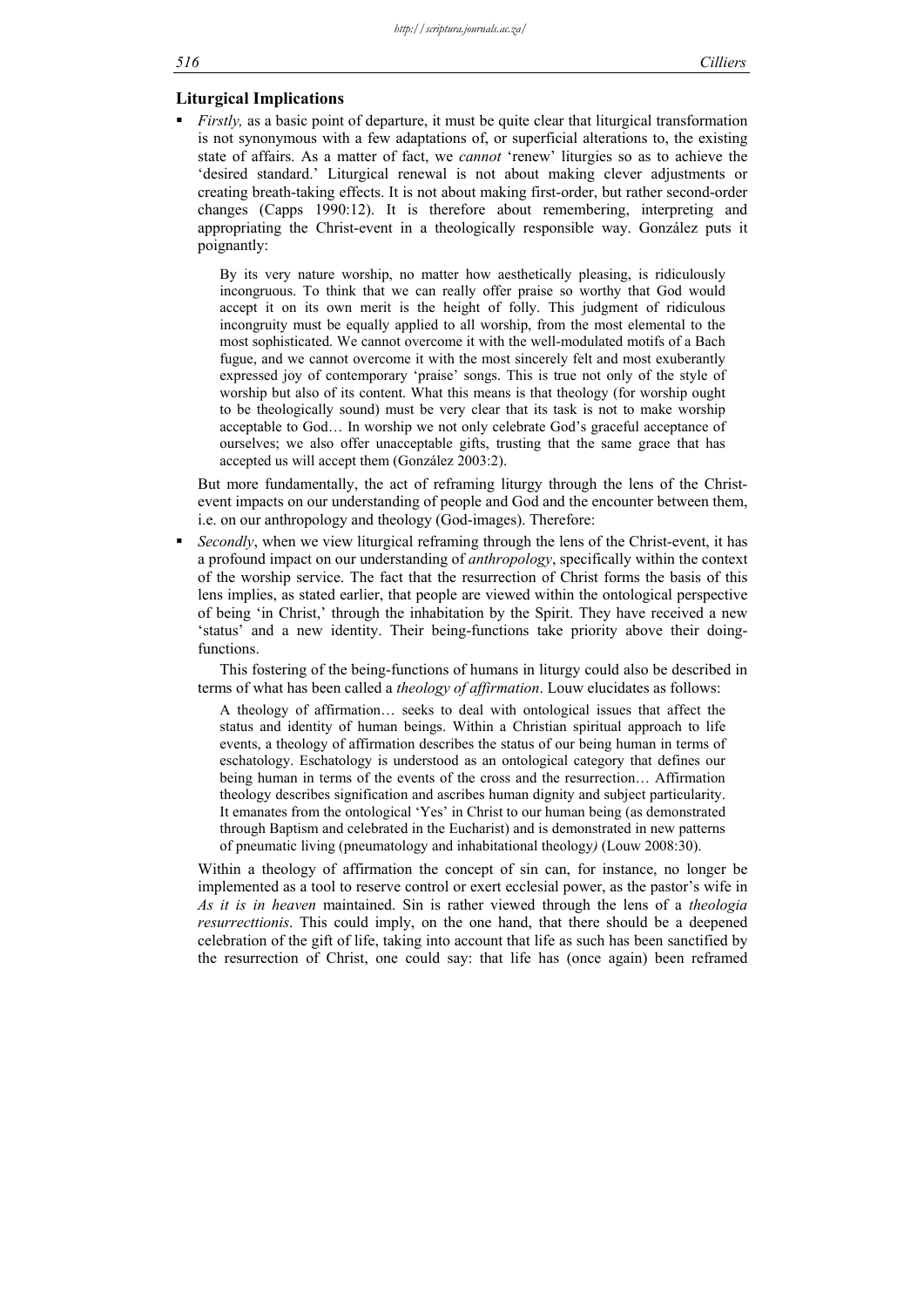through an act of God. In the light of this it remains a question whether it is in fact theologically true that *nothing* on earth is pure, as one of the stanzas from the Dutch Reformed *Liedboek van die Kerk* invites us to sing:

*God, enkel lig, voor u gesig is niks op aarde rein nie* (238:1a).

(God, only light, in your presence nothing on earth is pure)

To state that *nothing* on earth is pure seems to take a rather pessimistic anthropological view on humanity and life. On the other hand, viewing liturgical reframing through the lens of a *theologia resurrectionis* does not mean that the notion (and terrible reality) of sin is ignored or liturgically avoided – which seems to be the case in many worship services, epitomized in the fact that these services are often devoid of any form of lament whatsoever (Cilliers 2007:160-162). The reality of sin cannot be side-stepped or softened theologically. Could we, for instance, truly confess that we are no longer sinners – as seems to be the case in another hymn from the Dutch Reformed *Liedboek van die Kerk*?

*Heer, U bring vreugde, vrede en vreugde,* 

*ons is nou geen sondaars meer* (492:2).

(Lord, you bring joy, peace and joy; we are now no longer sinners.)

An anthropology that is formed within the scope of a *theologia resurrectionis* does not need to fall prey to a form of liturgical triumphalism; nor should it succumb to the gravity of a sombre and pessimistic view on life. The challenge is to celebrate the new life that the Christ-event has realized and to lament the realities within ourselves, but also within society, that seem to contradict our ontological identity in Christ as well as the cosmological victory of Christ. When lament takes place, it is always in view of this freedom and the fullness of the gift of life, as embodied through the indwelling by the Spirit. The flipside of the coin of lament is in fact *parrhésia*, i.e. the confidence to approach the throne of God, where there is grace, knowing that we are (still) sinners, but at the same time (already) pure (Heb 4:16). This could indeed be described as "new patterns of pneumatic living," as Louw proposes (2008:30).

 *Thirdly*, the Christ-event obviously has a profound impact on our *images of God*, and the character and quality of our *encounter* with Him. The Christ-event underlines the fact that God *reveals* Himself to us, also when we gather to worship Him. Worship is not an abstract or esoteric experience, but rooted in an *actual event*, namely the life, death and resurrection of Christ. This event amplifies the fact that God (continuously) takes the initiative and reveals Himself as the faithful One. He reveals Himself in order to redeem people and in the process He recreates them as his people (cf Webber 1992:28-29). Those who worship are continuously constituted through the Spirit as a *creatura verbi dei* (creation of the Word of God).

The character and quality of the encounter with this God should have priority over any secondary issue that might arise during the act of worship, issues pertaining to liturgical orders, settings, styles and tastes – although these issues are of importance and will undoubtedly be affected when the fundamental questions about theology and anthropology are addressed. Tisdale (2001:176-177) expresses her concern that the socalled 'worship wars' might in fact be a way of avoiding the real issues and real questions that need to be brought to the liturgical table: *In the midst of all these wars, which cause tremendous upheaval in local congregations, and in the midst of the arguments made pro and con on both sides of the battles, I am increasingly concerned*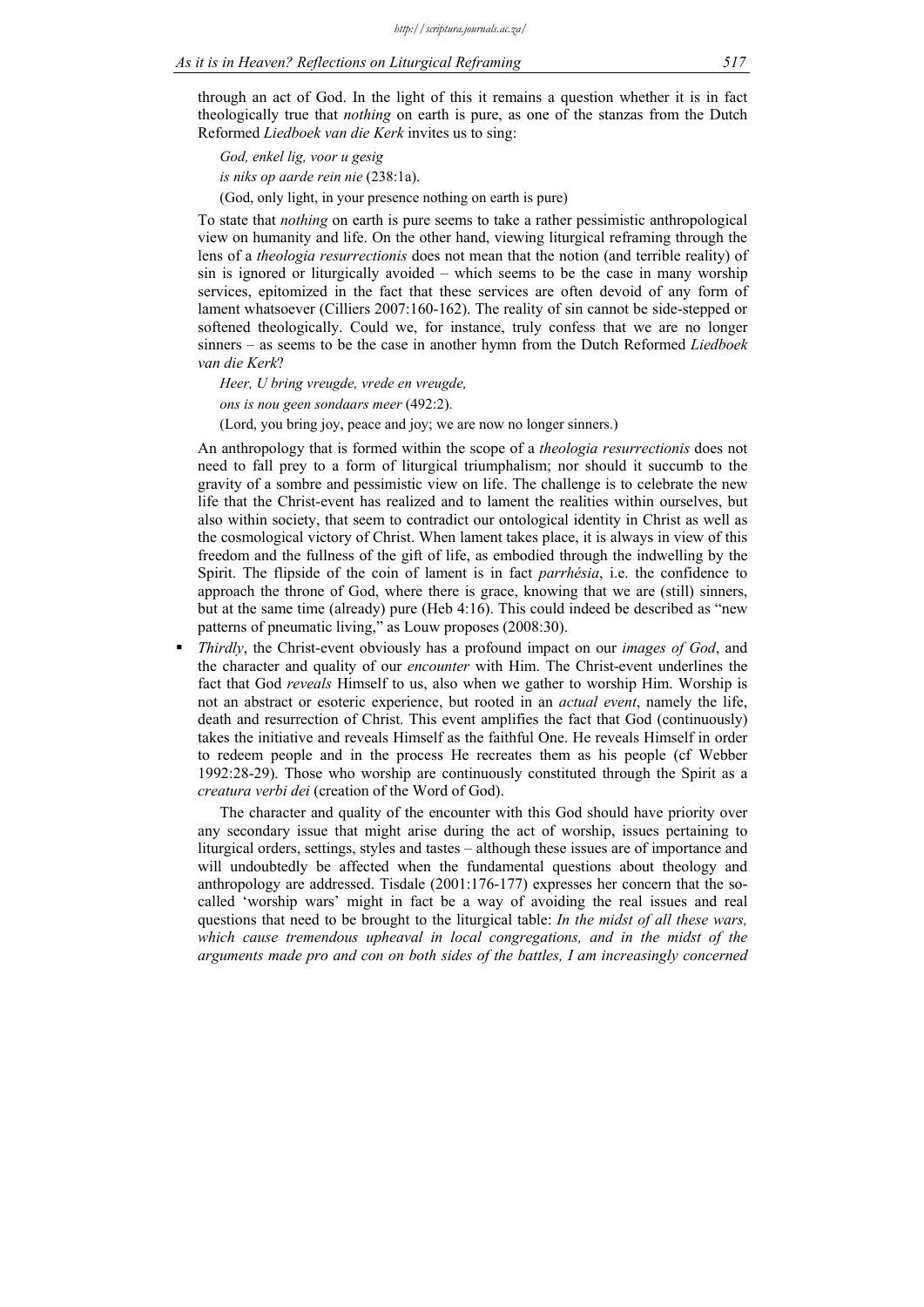*by the question that is all too often ignored in these debates, namely, How do we keep worship 'deep' theologically?* 

The encounter with a God that *reveals* Himself brings with it a *sense of expectancy*. Liturgical reshuffling or restoration might generate some sense of excitement for a time, but it should not be confused with the expectancy that comes with the image of a God who reveals Himself as the Crucified and Resurrected One. Worship is all about an event of revelation, an event of encounter, and not simply an experience of religiosity, *inter alia*, also manipulated through clever or breath-taking liturgical techniques. Worship is all about seeing the bigger picture of God's acts in this world, all about perceiving the reality of these acts in history, in the present and also in the future – and celebrating this with the knowledge that we are part and parcel of the reality of these acts.

The reframing of liturgy to become 'as it is in heaven,' therefore does not imply that we are separated from this world and whisked away to heaven. It is not an abstraction from real life, but rather articulates metaphorically that this life is indeed to be viewed from a radically different perspective. Liturgy after all means to enter, with God, the streets and market-places, and consequently to be repositioned within the rhythms of existential reality (cf Plantinga and Rozeboom 2003:3). In the film *As it is in Heaven* the network of relationships (as represented in the community of the choir), as well as the understanding of the church (ecclesiology) and its practices of liturgy, are fundamentally challenged. Established God-images are transformed. This takes place via the body (singing, breathing, movement), in other words within the context of a *leitourgia* that is fully situated in this life.

Worship on earth is truly reframed. It becomes as it is in heaven.

## **BIBLIOGRAPHY**

Capps, D 1990. *Reframing. A new method in Pastoral Care*. Minneapolis: Fortress Press.

- Cilliers, JH 2007. Preaching as language of hope in a context of HIV and Aids. In *Preaching as a Language of Hope. Studia Homiletica 6,* (ed.) Cas Vos, Lucy L Hogan and Johan H Cilliers. Pretoria: Protea Book House. 155-176.
- Cornehl, P 2005. *Die Welt ist voll von Liturgie. Studien zu einer intergrativen Gottesdienst-*
- *praxis.* Hrsg U Wagner-Rau. Praktische Theologie Heute. Stuttgart: Kohlhammer.
- De Waal, V 1982. Worship and Theology. *Liturgy Reshaped*. (ed.) K Stevenson. London: SPCK. 109-121.
- González, JL 2003. The Ridiculous Incongruity of Worship. *Discerning the spirits. A Guide to Thinking about Christian Worship Today.* Plantinga, C; Rozeboom, SA (eds.) Grand Rapids, Michigan/Cambridge, UK: Eerdmans. 2-3.
- Hendriks, HJ 2003. *The future of the Church, the Church of the future; Inaugural lecture*. Stellenbosch: University Press.
- Keshgegian, FA 2000. *Redeeming Memories. A Theology of Healing and Transformation*. Nashville: Abingdon Press.
- Lathrop, GW 1993. *Holy Things. A Liturgical Theology*. Minneapolis: Fortress Press.
- Lathrop, GW 2003. *Holy Ground. A Liturgical Cosmology*. Minneapolis: Fortress Press.
- *Liedboek van die Kerk* 2001. Kaapstad: NG Kerk-Uitgewers.